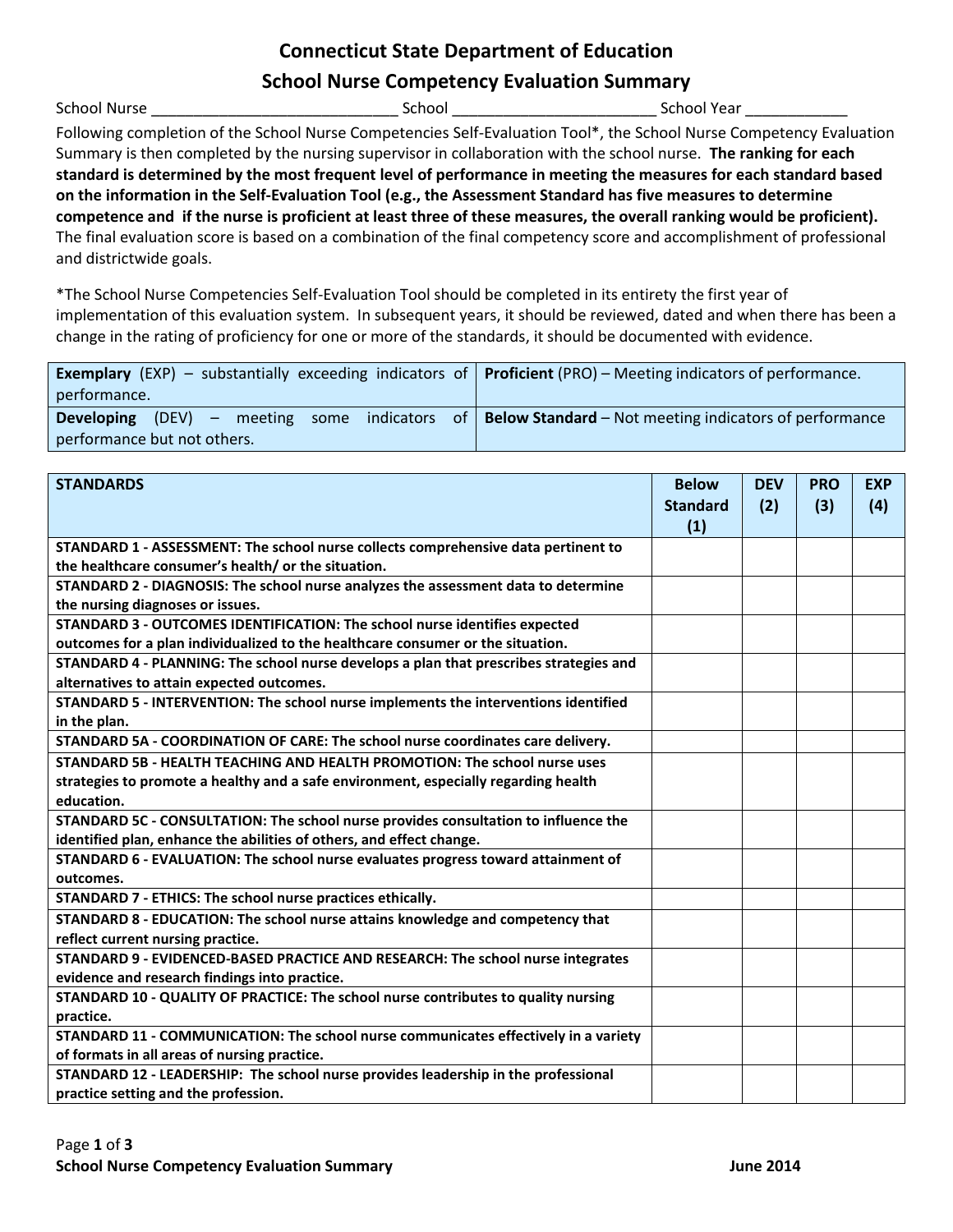| STANDARD 13 - COLLABORATION: The school nurse collaborates with the healthcare               |  |  |  |
|----------------------------------------------------------------------------------------------|--|--|--|
| consumer, family, and others in the conduct of nursing practice.                             |  |  |  |
| STANDARD 14 - PROFESSIONAL PRACTICE EVALUATION: The school nurse evaluates one's             |  |  |  |
| own nursing practice in relation to professional practice standards and guidelines, relevant |  |  |  |
| statutes, rules and regulations.                                                             |  |  |  |
| STANDARD 15 - RESOURCE UTILIZATION: The school nurse utilizes appropriate resources          |  |  |  |
| to plan and provide nursing services that are safe, effective, and financially responsible.  |  |  |  |
| STANDARD 16 - ENVIRONMENTAL HEALTH: The school nurse practices in an                         |  |  |  |
| environmentally safe and healthy manner.                                                     |  |  |  |
| STANDARD 17 - PROGRAM MANAGEMENT: The school nurse manages school health                     |  |  |  |
| services.                                                                                    |  |  |  |
| <b>Total competency score</b>                                                                |  |  |  |

\_\_\_\_\_\_\_\_\_\_\_\_\_\_\_\_\_\_\_\_\_\_\_\_\_\_\_\_\_\_\_\_\_\_\_\_\_\_\_\_\_\_\_\_\_\_\_\_\_\_\_\_\_\_\_\_\_\_\_\_\_\_\_\_\_\_\_\_\_\_\_\_\_\_\_\_\_\_\_\_\_\_\_\_\_\_\_\_\_\_\_\_\_\_\_\_ \_\_\_\_\_\_\_\_\_\_\_\_\_\_\_\_\_\_\_\_\_\_\_\_\_\_\_\_\_\_\_\_\_\_\_\_\_\_\_\_\_\_\_\_\_\_\_\_\_\_\_\_\_\_\_\_\_\_\_\_\_\_\_\_\_\_\_\_\_\_\_\_\_\_\_\_\_\_\_\_\_\_\_\_\_\_\_\_\_\_\_\_\_\_\_\_

\_\_\_\_\_\_\_\_\_\_\_\_\_\_\_\_\_\_\_\_\_\_\_\_\_\_\_\_\_\_\_\_\_\_\_\_\_\_\_\_\_\_\_\_\_\_\_\_\_\_\_\_\_\_\_\_\_\_\_\_\_\_\_\_\_\_\_\_\_\_\_\_\_\_\_\_\_\_\_\_\_\_\_\_\_\_\_\_\_\_\_\_\_\_\_\_ \_\_\_\_\_\_\_\_\_\_\_\_\_\_\_\_\_\_\_\_\_\_\_\_\_\_\_\_\_\_\_\_\_\_\_\_\_\_\_\_\_\_\_\_\_\_\_\_\_\_\_\_\_\_\_\_\_\_\_\_\_\_\_\_\_\_\_\_\_\_\_\_\_\_\_\_\_\_\_\_\_\_\_\_\_\_\_\_\_\_\_\_\_\_\_\_

### **Current Goals:**

1.Professional Goal:

### **2.**District-wide Goal:

| <b>Final Rating</b>      | <b>Score</b> |
|--------------------------|--------------|
|                          |              |
| Total competency         |              |
|                          |              |
| <b>Professional Goal</b> |              |
|                          |              |
| District-wide Goal       |              |
| <b>Total Score</b>       |              |

## **Final Summative Rating**

| Exemplary | Proficient                                                                                   | <b>Developing</b>                                                                                                                                                         | <b>Below Standard</b>          |
|-----------|----------------------------------------------------------------------------------------------|---------------------------------------------------------------------------------------------------------------------------------------------------------------------------|--------------------------------|
|           |                                                                                              |                                                                                                                                                                           |                                |
|           |                                                                                              |                                                                                                                                                                           | Date: ________________________ |
|           |                                                                                              |                                                                                                                                                                           |                                |
|           | work/collaboration, interaction with families and students, day to day non-clinical skills): | Comments from Building Administrator (e.g. adherence to district policies, organization, communication skills, team                                                       |                                |
|           |                                                                                              | Date: _________________________                                                                                                                                           |                                |
|           |                                                                                              | Staff member's signature indicates that he or she has read this document.<br>It does not indicate agreement or disagreement with its content, except for self-evaluation. |                                |